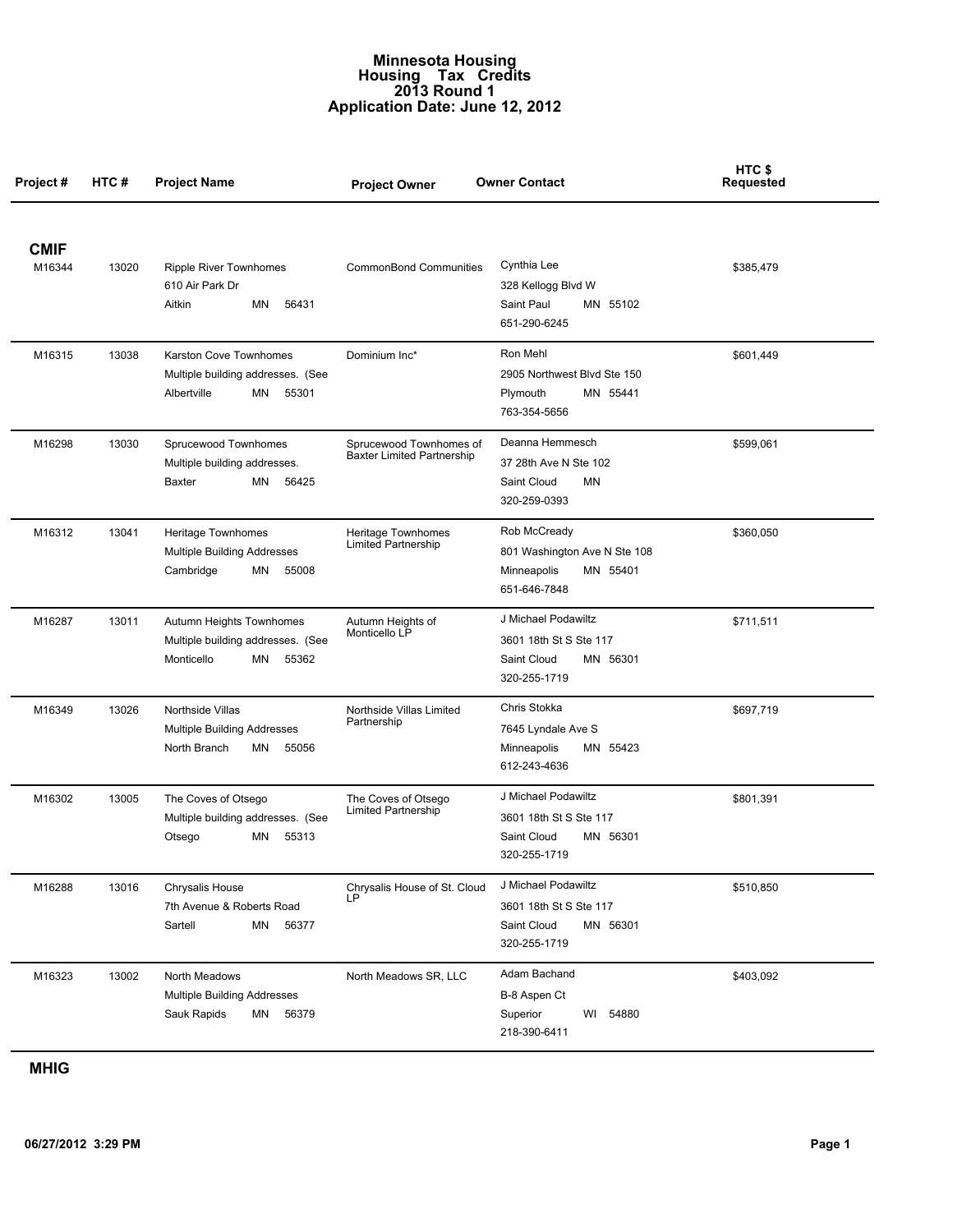| Project# | HTC#  | <b>Project Name</b>                                                                               | <b>Project Owner</b>                                      | <b>Owner Contact</b>                                                                       | HTC \$<br><b>Requested</b> |
|----------|-------|---------------------------------------------------------------------------------------------------|-----------------------------------------------------------|--------------------------------------------------------------------------------------------|----------------------------|
| M16286   | 13043 | Arden Village<br>1296 County Road F West<br>Arden Hills<br>MN<br>55112                            | Arden Village Housing<br>Group, LLC                       | John Belisle<br>PO Box 727 366 10th Ave S<br><b>Waite Park</b><br>MN 56387<br>320-202-3100 | \$856,752                  |
| M16332   | 13004 | <b>Creeks Run Townhomes</b><br>SE Quadrant of Yellow Brick Road<br>Chaska<br>MN<br>55318          | <b>Creeks Run Limited</b><br>Partnership                  | Ryan Sailer<br>3550 Labore Rd Ste 10<br>Vadnais Heights MN 55110<br>612-508-4627           | \$1,000,000                |
| M16316   | 13003 | The Groves<br>7752 Hemingway Ave S<br>Cottage Grove<br>MN<br>55016                                | The Grove Apartments LLC                                  | Barbara Dacy<br>321 Broadway Ave<br>Saint Paul Park MN 55071<br>651-458-0936               | \$731,152                  |
| M16295   | 13001 | Skyline II<br>6008 2nd St NE<br>ΜN<br>55432<br>Fridley                                            | Anoka County Community<br>Action Program Inc(ACCAP)       | Jo Ann Wright<br>1201 89th Ave NE Ste 345<br>Blaine<br>MN 55434<br>763-783-4747            | \$191,700                  |
| M16317   | 13025 | <b>Bottineau Ridge Apartments</b><br>Hemlock Lane N & Arbor Lakes<br>Maple Grove<br>MN<br>55369   | Bottineau Ridge of Maple<br>Grove Limted Partnership      | Jeff Von Feldt<br>11900 Wayzata Blvd Ste 216J<br>Minnetonka<br>MN 55305<br>952-544-6769    | \$898,462                  |
| M16320   | 3352  | Concordia Arms<br>2030 Lydia Ave E<br>Maplewood<br>MN<br>55109                                    | CB Concordia Limited<br>Partnership                       | Cynthia Lee<br>328 Kellogg Blvd W<br>Saint Paul<br>MN 55102<br>651-290-6245                | \$860,000                  |
| M16311   | 13032 | <b>Ebenezer Tower Apartments</b><br>2523 Portland Ave S<br>Minneapolis<br>ΜN<br>55404             | Ebenezer Towers on<br>Portland LLC                        | Stephen Grygar<br>2722 Park Ave<br>MN 55407<br>Minneapolis<br>612-874-3477                 | \$1,020,839                |
| M16336   | 13018 | <b>Opportunity Housing Limited</b><br>Multiple Building Addresses<br>MN 55408<br>Minneapolis      | <b>Opportunity Housing Limited</b><br>Partnership         | Caroline Horton<br>901 3rd St S Ste 150<br>MN 55401<br>Minneapolis<br>612-746-1878         | \$1,105,409                |
| M16342   | 13029 | PPL DECC Recapitalization Project<br>Multiple building addresses. (See<br>MN 55404<br>Minneapolis | PPL DECC Limited<br>Partnership                           | Barbara McCormick<br>1035 Franklin Ave E<br>Minneapolis<br>ΜN<br>612-455-5201              | \$839,263                  |
| M16353   | 13017 | <b>Emerson North Family Housing</b><br>1800 Emerson Ave N<br>Minneapolis<br>ΜN<br>55411           | <b>Emerson North Family</b><br>Housig Limited Partnership | Kirk Moorhead<br>2610 University Ave W Ste 100<br>Saint Paul<br>MN 55119<br>651-789-6260   | \$1,000,000                |
| M16362   | 13007 | CommonBond VA Housing Fort<br>Multiple building addresses<br>Minneapolis<br>ΜN<br>55111           | <b>CBVA Minneapolis Limited</b><br>Partnership            | Ellen Higgins<br>328 Kellogg Blvd W<br>Saint Paul<br>MN 55102<br>651-291-1750              | \$1,000,000                |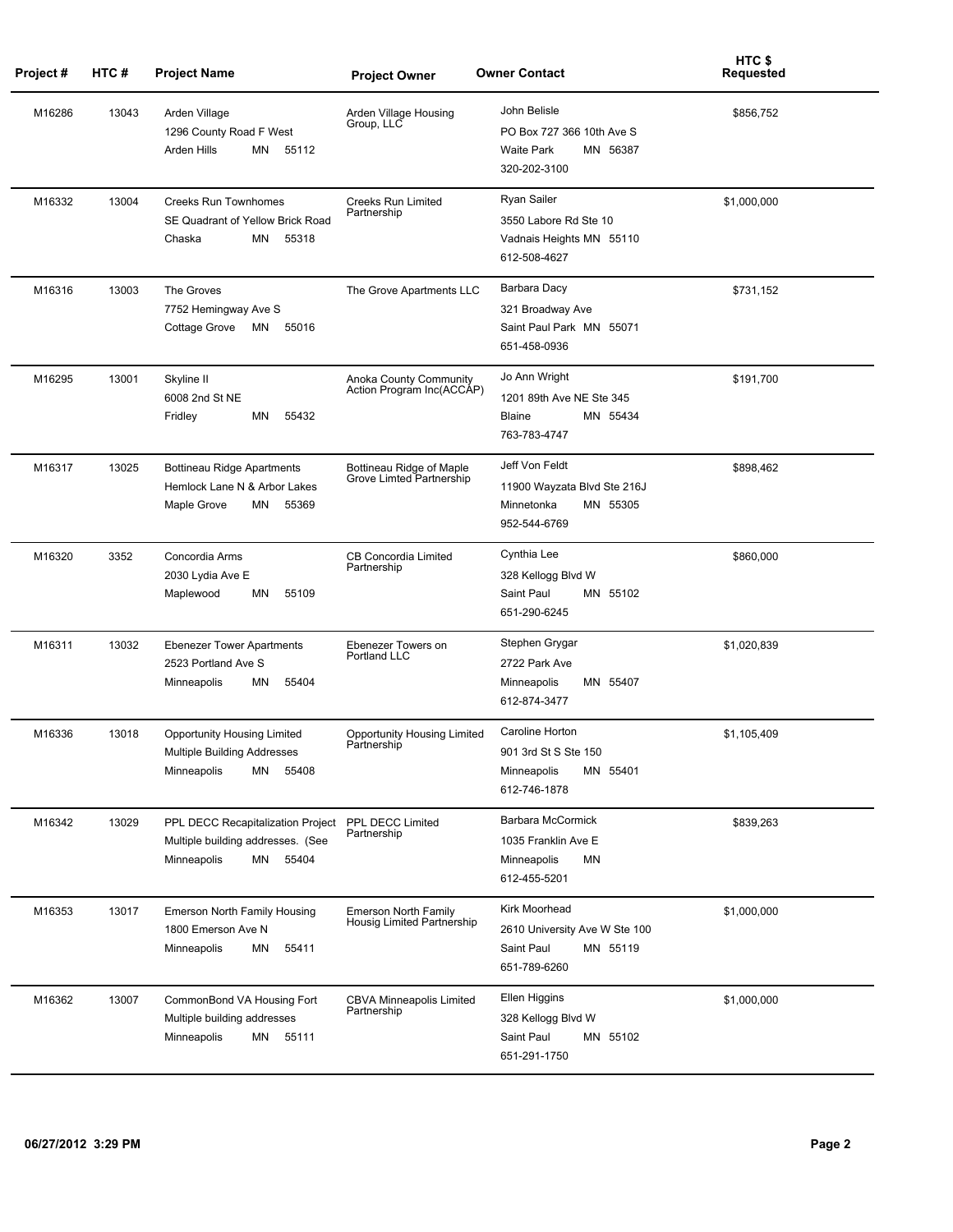| Project#               | HTC#  | <b>Project Name</b>                                                                         | <b>Project Owner</b>                            | <b>Owner Contact</b>                                                                       | HTC \$<br><b>Requested</b> |
|------------------------|-------|---------------------------------------------------------------------------------------------|-------------------------------------------------|--------------------------------------------------------------------------------------------|----------------------------|
| M16364                 | 13033 | <b>Veterans East</b><br>5025 54th Street East<br>Minneapolis<br>ΜN<br>55417                 | TBA*                                            | Danielle Salus<br>614 1st St N Ste 100<br>Minneapolis<br>MN 55401<br>612-332-6264          | \$864,742                  |
| M16319                 | 13014 | <b>Compass Pointe</b><br>62nd Avenue N. & West Broadway<br>New Hope<br>MN<br>55428          | Compass Ponte I Limited<br>Partnership          | Ron Clark<br>7500 78th St W<br>Edina<br>MN 55439<br>952-947-3010                           | \$949,228                  |
| M16340                 | 13042 | <b>Bass Creek Townhomes</b><br>Multiple building addresses. (See<br>Plymouth<br>55442<br>MN | Dominium Inc*                                   | Jeff Huggett<br>2905 Northwest Blvd Ste 150<br><b>MN</b><br>Plymouth<br>763-354-5500       | \$699,880                  |
| M16303                 | 13014 | The Seasons Townhomes<br>Multiple Building Addresses<br>ΜN<br>55303<br>Ramsey               | The Seasons Townhomes of<br>Ramsey LP           | J Michael Podawiltz<br>3601 18th St S Ste 117<br>Saint Cloud<br>MN 56301<br>320-255-1719   | \$999,990                  |
| M16294                 | 13010 | Old Home Plaza<br>370 University Avenue West<br>Saint Paul<br>MN<br>55103                   | St. Paul Old Home Plaza,<br>LLC                 | Jamie Thelen<br>PO Box 727 366 10th Ave S<br><b>Waite Park</b><br>MN 56387<br>320-202-3100 | \$1,102,861                |
| M16360                 | 13009 | Hamline Station -- Family Housing<br>1319 University Ave W<br>Saint Paul<br>MN<br>55104     | Hamline Station Family<br>Housing LP            | Barbara McCormick<br>1035 Franklin Ave E<br>Minneapolis<br>MN<br>612-455-5201              | \$1,040,011                |
| M16331                 | 13034 | <b>City Walk Apartments</b><br>10257 City Walk Drive<br>Woodbury<br>ΜN<br>55129             | CommonBond City Walk<br>Limited Partnership     | Ellen Higgins<br>328 Kellogg Blvd W<br>Saint Paul<br>MN 55102<br>651-291-1750              | \$335,000                  |
| <b>NEMIF</b><br>M16327 | 13013 | Lincoln School Apartments<br>2424 5th St W<br>55806<br>Duluth<br>MN                         | Lincoln Park Limited<br>Partnerhsip             | Paul Keenan<br>233 Park Ave S Ste 201<br>MN 55415<br>Minneapolis<br>612-332-3000           | \$670,591                  |
| M16334                 | 13022 | <b>Hillside Apartments</b><br>4th Street & 1st Avenue W.<br>55806<br>MN<br>Duluth           | Hillside Apartments Duluth,<br>LLLP             | Rick Klun<br>105 1/2 St W 1st St<br>MN 55802<br>Duluth<br>218-722-7161                     | \$1,006,151                |
| M16292                 | 13035 | Lakewood Townhomes<br>Multiple Bulding Addresses<br><b>Grand Rapids</b><br>MN 55744         | Lakewood Townhomes of<br><b>Grand Rapids LP</b> | Deanna Hemmesch<br>37 28th Ave N Ste 102<br><b>MN</b><br>Saint Cloud<br>320-259-0393       | \$524,852                  |
| M16365                 | 13044 | <b>Woodland Manor</b><br>Multiple Building Addresses<br><b>Grand Rapids</b><br>MN 55744     | Woodland Housing LLLP                           | Skip Duchesneau<br>PO Box 340 7539 Front St NW<br>Walker<br>MN 56484<br>218-547-3307       | \$98,742                   |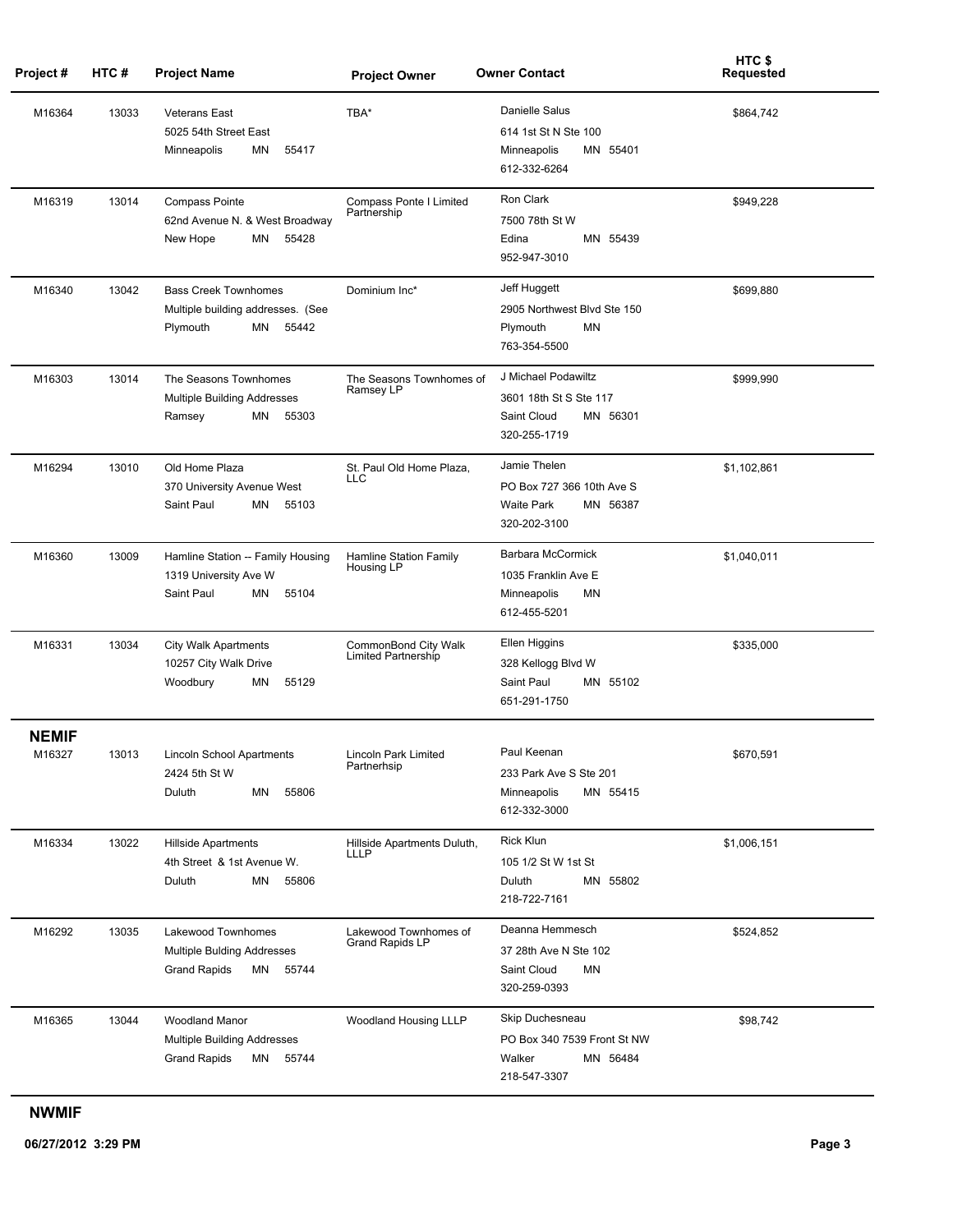| Project#               | HTC#  | <b>Project Name</b>                                                                           | <b>Project Owner</b>                                | <b>Owner Contact</b>                                                                     | HTC \$<br><b>Requested</b> |
|------------------------|-------|-----------------------------------------------------------------------------------------------|-----------------------------------------------------|------------------------------------------------------------------------------------------|----------------------------|
| M16350                 | 13028 | <b>Pineview Manor</b><br>181 Northern Ave NW<br><b>Blackduck</b><br>MN<br>56630               | Pineview Housing LLLP                               | Skip Duchesneau<br>PO Box 340 7539 Front St NW<br>Walker<br>MN 56484<br>218-547-3307     | \$88,324                   |
| M16351                 | 13015 | <b>River Pointe Townhomes</b><br>Multiple building addresses<br>Thief River Falls MN<br>56701 | <b>River Pointe LLLP</b>                            | Skip Duchesneau<br>PO Box 340 7539 Front St NW<br>Walker<br>MN 56484<br>218-547-3307     | \$341,776                  |
| M16304                 | 13045 | White Earth Homes V<br>Multiple building addresses. (See<br><b>White Earth</b><br>56569<br>MN | White Earth Limited<br>Partnership #5               | Jennifer McDougall<br>3303 US Hwy 59<br>Waubun<br>MN 56589<br>218-473-4663               | \$583,653                  |
| <b>SEMIF</b><br>M16333 | 13027 | <b>Highland Commons</b><br>101 7th Ave SW<br>55307<br>MN<br>Arlington                         | Arlington Investments, LLC                          | Adam Bachand<br>1406 Belknap St<br>Superior<br>54880<br>WI<br>715-718-0449               | \$437,221                  |
| M16343                 | 13037 | Prairiewood Townhomes<br>Multiple building addresses<br>55021<br>Faribault<br>MN              | Prairiewood Townhomes<br><b>Limited Partnership</b> | Susan Strandberg<br>1414 North Star Dr<br>MN 55992<br>Zumbrota<br>507-732-8557           | \$636,773                  |
| M16325                 | 13006 | Kasson School Apartments<br>101 Third Avenue NW<br>MN<br>55944<br>Kasson                      | Kasson School Limited<br>Partnership                | Paul Keenan<br>233 Park Ave S Ste 201<br>Minneapolis<br>MN 55415<br>612-332-3000         | \$396,740                  |
| M16341                 | 13008 | <b>Eastport Apartments</b><br>1400 Pohl Rd<br>56001<br>Mankato<br>ΜN                          | Eastport Renewal, LLC                               | Noah Nordheimer<br>11200 Rockville Pike Ste 250<br>MD 20852<br>Rockville<br>301-998-0415 | \$629,235                  |
| M16368                 | 13040 | <b>Riverside Lofts</b><br>221 Lamm Street<br>Mankato<br>ΜN<br>56001                           | Riverside Lofts, LLC                                | Krisit Morgan<br>7447 University Ave Ste 210<br>Middleton<br>WI 53562<br>608-824-2292    | \$982,661                  |
| M16289                 | 13021 | Falcon Heights Townhomes<br>Multiple Bulding Addresses<br>Rochester<br>MN 55904               | Falcon Heights Townhomes<br>of Rochester LP         | J Michael Podawiltz<br>3601 18th St S Ste 117<br>Saint Cloud<br>MN 56301<br>320-255-1719 | \$747,665                  |
| M16345                 | 13031 | Rochester Square Apartments<br>Multiple Building Addresses<br>MN 55901<br>Rochester           | RS Apartments, Limited<br>Partnership               | Joe Weis<br>2227 7th St NW<br>MN 55901<br>Rochester<br>507-288-2041                      | \$754,079                  |
| M16321                 | 13023 | Park Row Crossing<br>Multiple Building Addresses<br>Saint Peter<br>56082<br>MN                | Park Row Crossing Limited<br>Partnership            | Rick Goodemann<br>2401 Broadway Ave Ste 4<br>MN 56172<br>Slayton<br>507-836-1602         | \$652,686                  |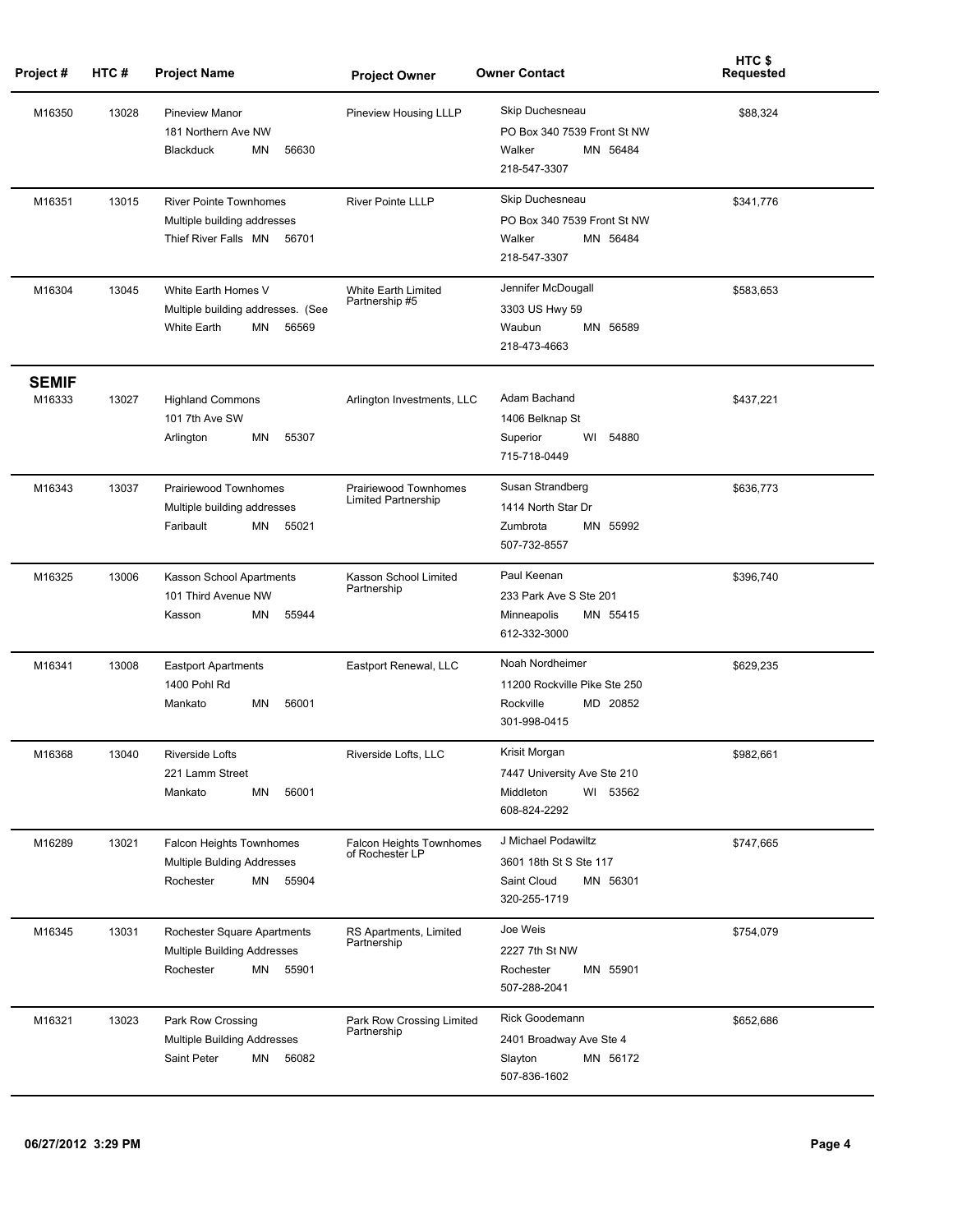| Project#               | HTC#                             | <b>Project Name</b>                                                                                                                                                | <b>Project Owner</b>                     | <b>Owner Contact</b>                                                                   | HTC \$<br><b>Requested</b> |
|------------------------|----------------------------------|--------------------------------------------------------------------------------------------------------------------------------------------------------------------|------------------------------------------|----------------------------------------------------------------------------------------|----------------------------|
| M16348                 | 13036                            | Sunrise Manor<br>500 Remmele St<br>56085<br>Sleepy Eye<br>ΜN                                                                                                       | <b>CommonBond Communities</b>            | Cynthia Lee<br>328 Kellogg Blvd W<br>Saint Paul<br>MN 55102<br>651-290-6245            | \$369,778                  |
| <b>WCMIF</b><br>M16352 | 13019                            | Deer Ridge Townhomes<br>Multiple Building Addresses<br>MN<br>56308<br>Alexandria                                                                                   | Alexandria Housing LLLP                  | Skip Duchesneau<br>PO Box 340 7539 Front St NW<br>Walker<br>MN 56484<br>218-547-3307   | \$347,352                  |
| M16307                 | 13039                            | Evergreen Meadows Apartments, LP Evergreen Apartments LP<br>Multifple Building Addresses<br>Moorhead<br>MN<br>56560                                                |                                          | <b>Patrick Klier</b><br>283 Front St W Ste 1<br>MT 59802<br>Missoula<br>406-541-0999   | \$663,832                  |
| <b>Suballocator</b>    |                                  |                                                                                                                                                                    |                                          |                                                                                        |                            |
| <b>MHIG</b><br>M16310  | <b>13S301</b>                    | Inver Hills and Riverview Ridge Familyhver Hills Family Housing<br>Multiple building addresses<br>55076<br><b>Inver Grove</b><br>MN<br>Suballocator: Dakota County | Limited Partnership                      | Karly Schoeman<br>1228 Town Centre Dr<br>Eagan<br>MN 551123<br>651-675-4488            | \$942,806                  |
| M16306                 | <b>13S501</b>                    | Greenway Heights Family Housing<br>2845 Bloomington Ave S<br>Minneapolis<br>MN<br>55407<br>Suballocator: Minneapolis                                               | Greenway Partners, LLC                   | Loren Brueggemann<br>233 Park Ave S Ste 201<br>MN 55415<br>Minneapolis<br>612-332-2606 | \$292,749                  |
| M16346                 | 13S601<br>Suballocator: St. Paul | Rolling Hills Apartments<br>Multiple building addresses<br>Saint Paul<br>MN<br>55130                                                                               | RH St. Paul Apartments LP                | Rich Pakonen<br>350 Saint Peter St Ste 200<br>Saint Paul<br>MN 55102<br>612-965-2925   | \$1,088,536                |
| <b>Tax Exempt Bond</b> |                                  |                                                                                                                                                                    |                                          |                                                                                        |                            |
| <b>CMIF</b><br>M16363  | 12T009                           | CommonBond VA Housing St. Cloud CBVA St. Cloud Limited<br>Partnership<br>North of 12th Street North and east of<br>Saint Cloud<br>MN<br>56303                      |                                          | Ellen Higgins<br>328 Kellogg Blvd W<br>Saint Paul<br>MN 55102<br>651-291-1750          | \$183,854                  |
| <b>MHIG</b><br>M16328  | 12T006                           | Minneapolis Portfolio Preservation<br>Multiple building addresses (See<br>MN 55404<br>Minneapolis                                                                  | Minneapolis Preservation<br>Portfolio LP | Gina Ciganik<br>901 3 St N Ste 150<br>Minneapolis<br>MN 55401<br>612-341-3148          | \$1,685,781                |
| M16356                 | 12T004                           | The Commons at Penn Avenue<br>1823 Penn Ave N<br>55114<br>Minneapolis<br>MN<br>Suballocator: Minneapolis                                                           | Commons @ Penn, Limited<br>Partnership   | Craig Slaughter<br>1161 Wayzata Blvd E Ste 403<br>MN 55391<br>Wayzata<br>818-430-2928  | \$330,501                  |
| M16367                 | 12T005                           | 520 2nd Street SE<br>520 2nd St SE<br>55414<br>Minneapolis<br>ΜN<br>Suballocator: Minneapolis                                                                      | 520 2nd Street SE Limited<br>Partnership | John Wall<br>811 LaSalle Ave<br>Minneapolis<br>MN 55402<br>612-767-4001                | \$512,095                  |